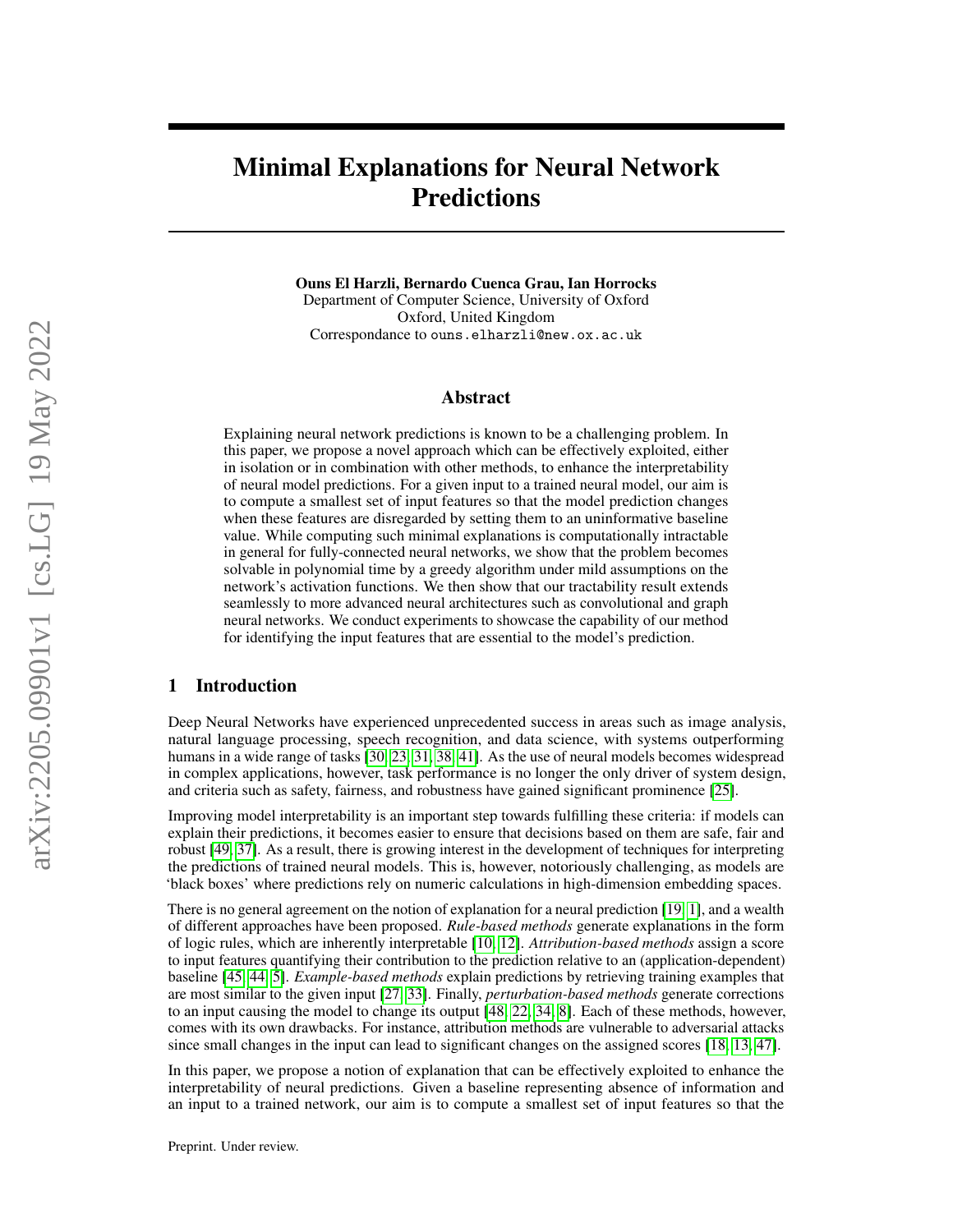prediction changes when these features are disregarded by setting them to their corresponding baseline value. The minimality requirement ensures that the explanations capture the 'essence' of the predictions, thus providing insights on what the models has actually learnt as well as on the reliability of its predictions. In particular, explanations for a trustworthy prediction summarise the input by disregarding genuinely irrelevant features, whereas explanations for brittle and untrustworthy predictions will reveal interesting adversarial examples [\[46\]](#page-11-5) as justification for the model's brittleness.

Our approach effectively combines ideas from attribution and perturbation-based methods. As in attribution methods, we introduce an uninformative baseline as reference and, similarly to perturbation methods, our explanations correspond to minimal input corrections with an observable effect. Our notion of explanation is, however, rather different from related perturbation approaches [\[48,](#page-11-3) [34,](#page-10-10) [8,](#page-9-5) [15,](#page-9-8) [22\]](#page-10-9) in that the aim is to identify the essence of the prediction by 'toggling off' irrelevant features using the baseline. In addition, as we will see, our approach applies to arbitrary neural architectures under very mild restrictions; this is in contrast to perturbation-based approaches restricted to fully-connected networks with ReLU activation [\[48\]](#page-11-3), Graph Neural Networks [\[34,](#page-10-10) [8\]](#page-9-5), or image analysis [\[15,](#page-9-8) [22\]](#page-10-9).

Our contributions are as follows. After introducing the notion of a minimal explanation, we focus on fully-connected networks as a starting point and show that computing minimal explanations is an intractable problem. If, however, the non-linear activations of the network are continuous, differentiable almost everywhere and monotonic (as is the case with standard activations) we can show that minimal explanations are computable in polynomial time by a greedy algorithm. To show correctness of our greedy algorithm, we exploit the theoretical properties of the *Integrated Gradients* method [\[45\]](#page-11-1), thus establishing an interesting connection between our approach and the theory of attribution methods for neural networks; our algorithm, however, does not rely on the application of any such attribution method, and only requires the ability to run the neural network as a black box. We then further generalise our results to more advanced neural architectures such as Convolutional Neural Networks (CNNs) [\[20,](#page-10-11) [30\]](#page-10-0) and Graph Neural Networks (GNNs) [\[21,](#page-10-12) [26\]](#page-10-13) and show that the problem remains tractable under suitable generalisations of our monotonicity requirements.

We have implemented our approach and conducted experiments on object recognition tasks using fully-connected and convolutional networks. Our results suggest that, in practice, explanations are of small size, can be efficiently computed, and provide interesting insights on the predictions. In addition to enhancing interpretability, the experiments also suggest that our approach can also be exploited for testing robustness of trained networks and generating relevant adversarial examples.

# 2 Preliminaries

Notation. We let bold-face lowercase letters denote real-valued vectors, and typically use x for input feature vectors and  $x'$  for baselines. Given vector x, we use  $x_i$  to denote its *i*-th component. Given vectors  $\mathbf{x}, \mathbf{x}' \in \mathbb{R}^n$  and a subset  $S \subseteq \{1, ..., n\}$  of their components, we denote with  $\mathbf{x}^{S|\mathbf{x}'}$  the vector obtained from x by setting each component  $x_i$  with  $i \in S$  to  $x'_i$ . Similarly, we use bold-face capital letters to denote real-valued matrices and, given matrix M, we denote its  $(i, j)$  component as  $M_{i,j}$ . Finally, given a function  $f : \mathbb{R}^n \to \mathbb{R}$ , we denote with  $(\nabla f)_i$  the *i*-th component of the gradient of  $f$ .

Fully-Connected Neural Networks. A fully-connected neural network (FCN) with  $L \geq 1$  layers and input dimension *n* is a tuple  $\mathcal{N} = \langle {\{\mathbf{W}^\ell\}}_{1 \leq \ell \leq L}, {\{\mathbf{b}^\ell\}}_{1 \leq \ell \leq L}, {\{\sigma^\ell\}}_{1 \leq \ell \leq L} \rangle$ . For each layer  $\ell \in \{1, \ldots, L\}$ , the integer  $d_\ell \in \mathbb{N}$  is the *width* of layer  $\ell$  and we require  $d_L = 1$  and define  $d_0 = n$ ; matrix  $\mathbf{W}^{\ell} \in \mathbb{R}^{d_{\ell} \times d_{\ell-1}}$  is a *weight matrix*; vector  $\mathbf{b}^{\ell} \in \mathbb{R}^{d_{\ell}}$  is a *bias vector*; and  $\sigma^{\ell} : \mathbb{R} \mapsto \mathbb{R}$  is a polytime-computable *activation function* applied component-wise to vectors.

The application of network  $\mathcal N$  to an input feature vector  $\mathbf x \in \mathbb R^n$  generates a sequence  $\mathbf x^1, \dots, \mathbf x^L$ of vectors defined as  $x^{\ell} = \sigma^{\ell}(h^{\ell})$ , where  $x^0 = x$  and  $h^{\ell} = W^{\ell} \cdot x^{\ell-1} + b^{\ell}$ . The result  $\mathcal{N}(x)$  of applying N to x is the scalar  $x^L$ . Thus, the neural network realises a function  $\mathcal{N}: \mathbb{R}^n \mapsto \mathbb{R}$ .

We consider the application of neural networks to classification problems. To avoid trivialities, we focus on classifying an input in two classes based on a numeric threshold  $t \in \mathbb{R}$ . In this setting, the *prediction* of a network N on input x is given by the result of comparing  $\mathcal{N}(x)$  to the threshold t.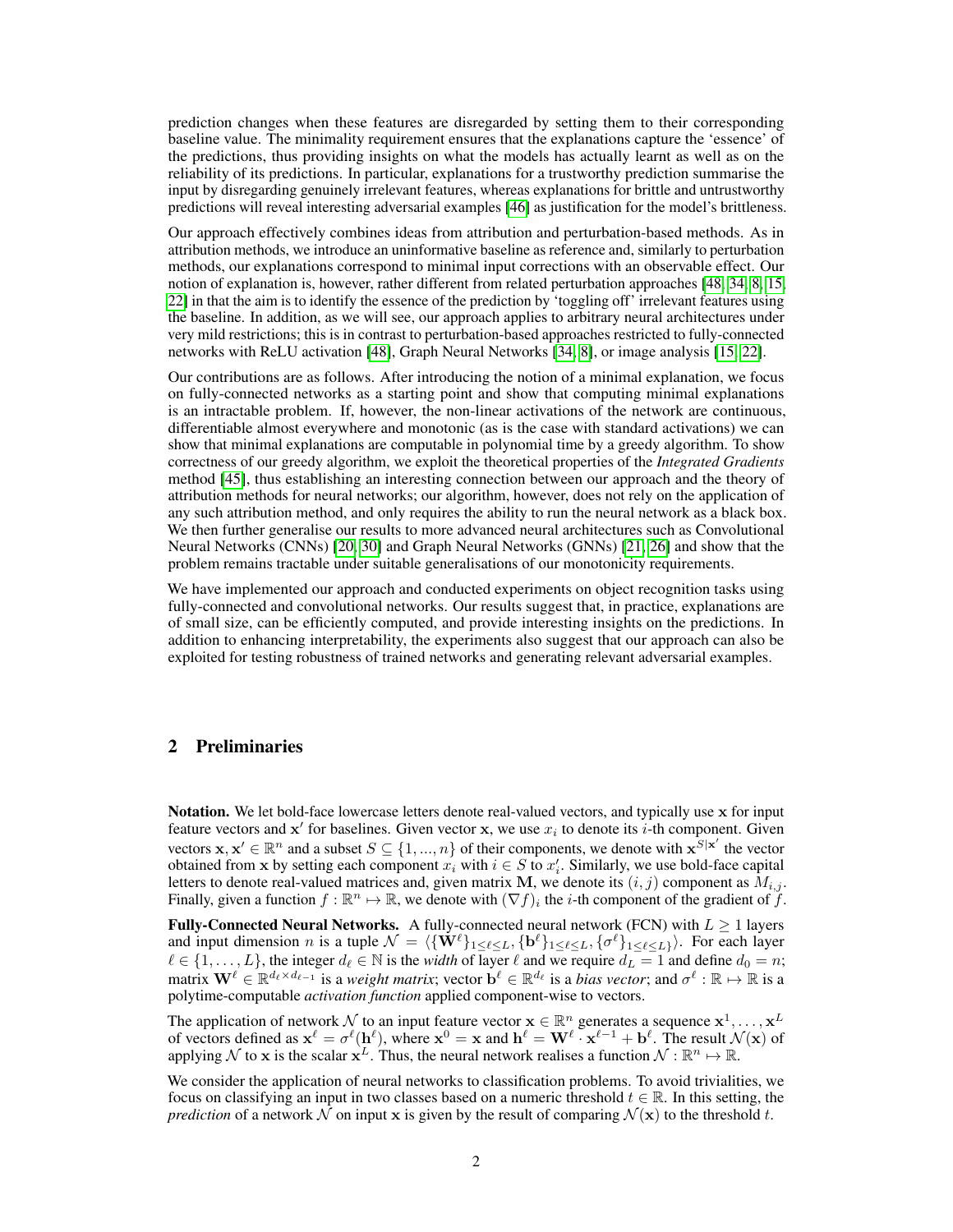#### 3 Background on Attribution-based Explanation Methods

Attribution methods [\[45,](#page-11-1) [44,](#page-11-2) [39\]](#page-10-14) are a family of explanation techniques which, given as input function  $f : \mathbb{R}^n \to \mathbb{R}$ , a vector  $\mathbf{x} \in \mathbb{R}^n$  and a baseline vector  $\mathbf{x}' \in \mathbb{R}^n$ , assign a numerical score or contribution  $C_i^f(\mathbf{x}, \mathbf{x}')$  to each component  $i \in \{1, ..., n\}$ . Attribution methods are often designed to fulfil some (or all) of the following axioms for all functions  $\mathbb{R}^n \mapsto \mathbb{R}$  and vectors  $x, x' \in \mathbb{R}^n$ , components  $1 \leq i \leq n$  and coefficients  $\lambda_1, \lambda_2 \in \mathbb{R}$ .

- *Completeness:*  $f(\mathbf{x}) f(\mathbf{x}') = \sum_{j=1}^{n} C_j^f(\mathbf{x}, \mathbf{x}')$ .
- Zero-contribution:  $C_i^f(\mathbf{x}, \mathbf{x}') = 0$  whenever  $f(\mathbf{y}) = f(y_1, ..., y_{i-1}, z, y_{i+1}, ..., y_n)$  for each  $y \in \mathbb{R}^n$  and each  $z \in \mathbb{R}$ .
- *Symmetry:*  $C_i^f(\mathbf{x}, \mathbf{x}') = C_j^f(\mathbf{x}, \mathbf{x}')$  if  $x_i = x_j$ ,  $x'_i = x'_j$  and  $f(y_1, ..., y_i, ..., y_j, ... y_n) =$  $f(y_1, ..., y_j, ..., y_i, ... y_n)$  for each  $\mathbf{y} \in \mathbb{R}^n$ .
- Linearity:  $C_i^{\lambda_1 f_1 + \lambda_2 f_2}(\mathbf{x}, \mathbf{x}') = \lambda_1 C_i^{f_1}(\mathbf{x}, \mathbf{x}') + \lambda_2 C_i^{f_2}(\mathbf{x}, \mathbf{x}').$

Completeness ensures that contributions add up to the change in value of the function. Zerocontribution ensures that arguments not influencing the value of the function are assigned 0 as contribution. Symmetry ensures that arguments playing a symmetric role are assigned the same contribution. Finally, linearity ensures that contributions for a function expressed as a linear combination of other functions can be computed as a linear combination of their contributions.

A wide range of attribution-based methods have been proposed. The *Shapley values* method [\[39\]](#page-10-14) is one of the most popular thanks to its nice properties. Calculating Shapley values is, however, intractable, which has motivated research on approximation techniques [\[4\]](#page-9-9). Other popular attribution methods have been designed specifically for neural networks; these include *Layer-wise Relevance Propagation* [\[7\]](#page-9-10), *DeepLIFT* [\[40\]](#page-10-15), *Deep Taylor decompositions* [\[35\]](#page-10-16), and *Saliency Maps* [\[42,](#page-10-17) [2,](#page-9-11) [11,](#page-9-12) [9\]](#page-9-13).

We exploit the properties of *Integrated Gradients* [\[45,](#page-11-1) [6\]](#page-9-14), which is an attribution method applicable to continuous functions that are differentiable almost everywhere. The contribution of each argument i of a such function  $f$  for input vector  $x$  and baseline vector  $x'$  is defined as follows:

<span id="page-2-0"></span>
$$
C_i^f(\mathbf{x}, \mathbf{x}') := (x_i - x_i') \int_0^1 (\nabla f)_i (\mathbf{x}' + \tau(\mathbf{x} - \mathbf{x}')) d\tau.
$$
 (1)

Integrated gradients is the only path-based attribution method satisfying all of the aforementioned axioms [\[16\]](#page-9-15). Furthermore, it is well-suited for functions realised by neural networks, which typically satisfy its continuity and differentiability requirements.

## 4 Hardness of Computing Minimal Explanations

In this section, we first present our notion of a minimal explanation and then show that computing such explanations is an intractable problem for fully-connected neural networks.

Given a trained FCN  $\mathcal N$  providing a prediction on an input feature vector x, our notion of a minimal explanation aims at identifying a smallest set of 'most relevant' features for the prediction. Similarly to attribution-based methods, we consider an uninformative baseline  $x'$  for comparison where the use of a suitable baseline can be exploited to 'toggle off' or disregard certain features; however, while attribution-based methods determine feature relevance by assigning a numeric value to each component of the input x, our approach is based in the intuition that the most relevant features are those that result in a change of prediction when set to the baseline value.

Definition 1. *Let* N *be a FCN with* L *layers and input dimension* n*, let* t *be a numeric threshold, let*  $\mathbf{x} \in \mathbb{R}^n$  *be such that*  $\mathcal{N}(\mathbf{x}) \ge t$ , and let  $\mathbf{x}' \in \mathbb{R}^n$  *be a baseline vector. An* explanation for  $\mathcal{N}(\mathbf{x}) \ge t$ *relative to*  $x'$  *is a subset*  $E \subseteq \{1, \ldots, n\}$  *satisfying*  $\mathcal{N}(x^{E|x'}) < t$ . The size  $|E|$  *of*  $E$  *is the number of elements it contains. Furthermore, we say that explanation* E *is* minimal *if no*  $E' \subset \{1, \ldots, n\}$ such that  $|E'| < |E|$  is an explanation for  $\mathcal{N}(\mathbf{x}) \geq t$  *relative to*  $\mathbf{x}'$ .

Note that changing the baseline may lead to a different explanation for the same prediction. In most applications, however, it is easy to identify a natural baseline independent from the input.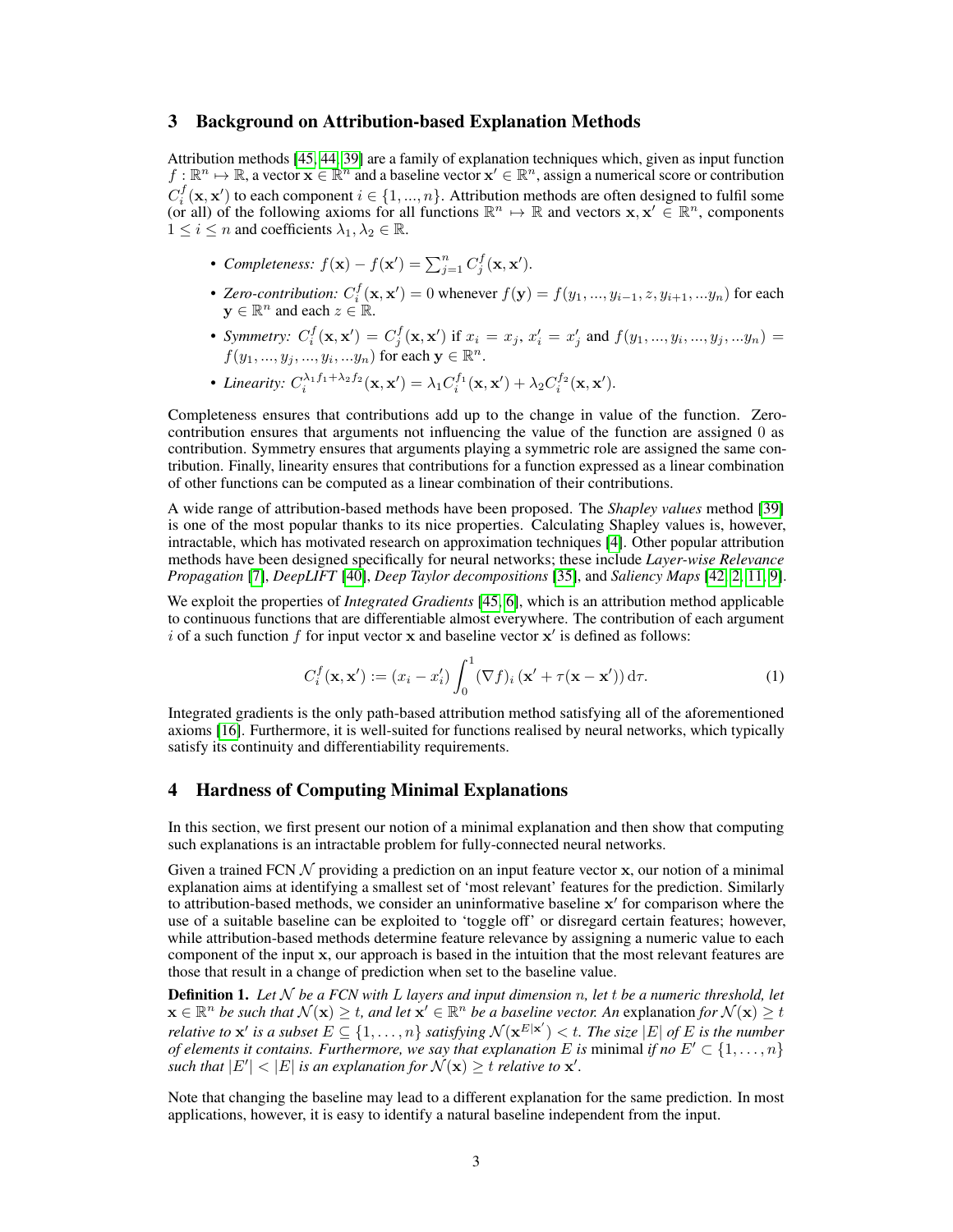We next show that the decision version of our problem is NP-complete. Thus, to identify a minimal explanation, one may need to consider exponentially-many combinations of input features.

<span id="page-3-0"></span>**Theorem 1.** The following problem is NP-complete: given as input vectors  $\mathbf{x}, \mathbf{x}' \in \mathbb{R}^n$ , a FCN N *of input dimension* n, a numeric threshold t such that  $\mathcal{N}(\mathbf{x}) \geq t$ , and a natural number  $1 \leq k \leq n$ , decide whether there exists an explanation for  $\mathcal{N}(\mathbf{x}) \geq t$  relative to  $\mathbf{x}'$  of size at most  $k$ .

*Proof.* We show NP-hardness using a reduction from SUBSET-SUM, which is the problem of checking, given as input integers  $a_1, ..., a_m$  and  $\xi$ , whether there exists  $S \subseteq \{1, ..., m\}$  such that  $\sum_{i \in S} a_i = \xi$ . In the context of this proof, let us denote with  $\mathbf{0}_m$  the m-dimensional column null vector and with  $1<sub>m</sub>$  the m-dimensional column vector with all components equal to 1.

We map an instance  $a_1, ..., a_m, \xi$  of SUBSET-SUM to an instance of our problem in polynomial time by setting  $k = m$ ,  $t = 1$ ,  $\mathbf{x} = \mathbf{1}_{m+1}$ ,  $\mathbf{x}' = \mathbf{0}_{m+1}$  and  $\mathcal{N}$  to the 3-layer network defined as given next. In the first layer,  $W^1$  is the identity with dimension  $m + 1$  and  $b^1 = 0_{m+1}$ ; for each  $1 \le i \le m+1$ ,  $\sigma_i^1(y)$  is 1 if  $y_i = 0$ , and 0 otherwise. In the second layer,  $W^2$  is a  $(2 \times m+1)$  matrix with values  $a_1, \ldots, a_m, 0$  in the first row and having  $\mathbf{1}_{m+1}$  as the second row; furthermore,  $\mathbf{b}^2 = \mathbf{0}_2$ ,  $\sigma_1^2(z) = -1$  if  $z = \xi$  and  $\sigma^2(z) = 1$  otherwise,  $\sigma_2^2(z) = 2$  if  $z = 0$  and  $\sigma_2^2(z) = 1$  otherwise. In the third layer,  $\mathbf{W}^3 = \mathbf{1}_2$ ,  $\mathbf{b}^3 = 0$ , and  $\sigma^3(z) = 1$  if  $z \ge 1$  and  $\sigma^3(z) = 0$  otherwise. By construction,  $\mathcal{N}(\mathbf{x}) \geq 1$ , so each valid input to SUBSET-SUM is mapped to a valid input of our problem.

Assume there is an explanation E for  $\mathcal{N}(x) \geq 1$  relative to  $x'$  of size at most  $k = m$ . By definition,  $\mathcal{N}(\mathbf{x}^{E|\mathbf{x}'})$  < 1. We claim that, by construction of  $\mathcal{N}, E$  is a solution to the corresponding subset sum instance. Indeed,  $\sigma_2^2(h_2^2) \ge 1$  so the only way to have  $h^3 < 1$  is to have  $\sigma_1^2(h_1^2) = -1$ , thus  $h_1^2 = \xi$ . It follows that E is a solution to  $\sum_{i \in E} a_i = \xi$  since, by construction,  $h_1^2 = \sum_{i \in E} a_i$ .

For the converse, let E be a solution to SUBSET-SUM. We claim that E is also a solution to our problem. Indeed,  $m+1 \notin E$ , thus  $h_2^2 \neq 0$  and  $\sigma_2^2(h_2^2) = 1$ . Furthermore,  $\sum_{i \in E} a_i = \xi$ , thus with input  $\mathbf{x}^{E|\mathbf{x}'}$ , we have  $h_1^2 = \xi$ , which gives  $\sigma^2(h_1^2) = -1$  and thus  $h^3 = 0$ , yielding  $\mathcal{N}(\mathbf{x}^{E|\mathbf{x}'}) < 1$ .

Membership in NP follows since a set  $E \subseteq \{1, \ldots, n\}$  of size at most k provides a certificate. In particular, E is an explanation if  $\mathcal{N}(\mathbf{x}^{E|\mathbf{x}'})< t$ , which is verifiable in polynomial time.  $\Box$ 

The proof of the theorem shows that intractability depends on the dimension of the feature and baseline vectors, but not on their concrete values. Neural networks, however, can have a large number of input features, which makes the computation of minimal explanations problematic. Thus, our focus in the remainder of this paper will be on identifying additional requirements on the trained neural model ensuring that minimal explanations can be computed in polynomial time.

## 5 Neural Networks with Monotonic Activation

The crucial observation that we can draw from the proof of Theorem [1](#page-3-0) is that the activation functions exploited in our reduction are Delta-style functions which are neither continuous nor monotonic. This is in stark contrast with the standard functions used in practice, such as the (different variants of) ReLU, sigmoid or tanh [\[20\]](#page-10-11). This observation suggests the following definition of a *monotonic* FCN.

<span id="page-3-1"></span>**Definition 2.** A fully-connected neural network  $\mathcal{N} = \langle \{ \mathbf{W}^{\ell} \}_{1 \leq \ell \leq L}, \{ \mathbf{b}^{\ell} \}_{1 \leq \ell \leq L}, \{ \sigma^{\ell} \}_{1 \leq \ell \leq L \}} \rangle$  is monotonic *if, for each*  $1 \leq \ell \leq L$ , function  $\sigma^{\ell}$  is continuous everywhere, differentiable almost *everywhere, and monotonic.*

In the remainder of this section we present our main result, which establishes that minimal explanations can be computed in polynomial time for monotonic FCNS by means of a greedy algorithm. As a result, our intractability result in Theorem [1](#page-3-0) does not apply to most FCNs used in practice.

#### 5.1 Properties of Monotonic Neural Networks

Consider a trained FCN  $\mathcal N$  where the activation functions satisfy the requirements in Definition [2.](#page-3-1) The continuity and differentiability requirements ensure that the gradient of  $N$  can be computed for each input vector x. In turn, as we show next, the monotonicity requirement ensures that each component of the gradient of  $N$  at x can be expressed as a sum where  $(I)$  the number of elements in the sum is fixed for  $N$  (i.e., it does not depend on  $x$ ) and it is the same for all components; and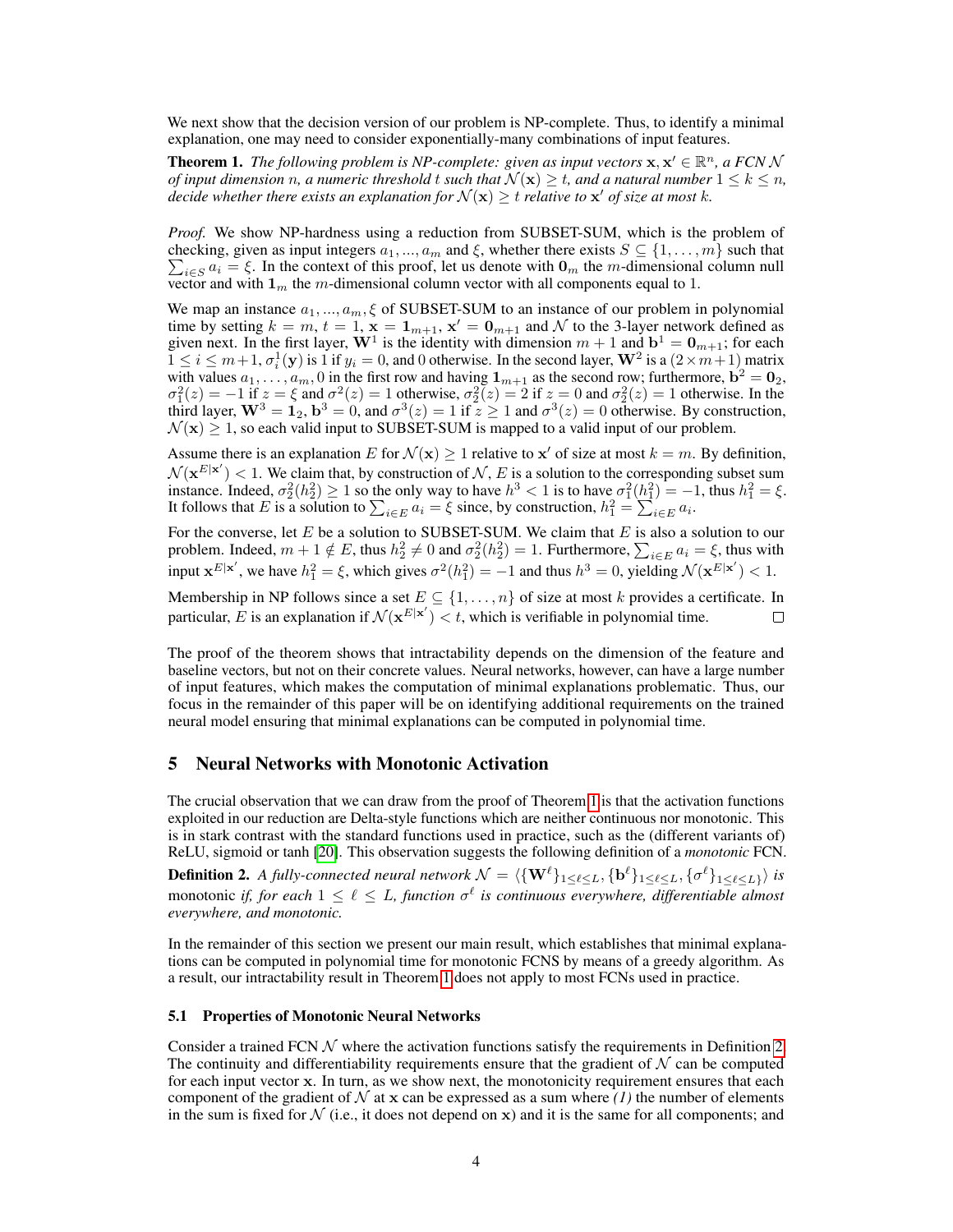*(2)* each element of the sum consists of a product involving a value that depends on x but which is *always non-negative*, and two coefficients that do not depend on x.

This key property of the gradient in monotonic FCNs allows us to exploit the theoretical properties of the integrated gradients attribution method. In particular, we can show that, by setting a component of the input vector x to the baseline, we are not altering the relative order of the integrated gradient attributions (computed as in Equation [1\)](#page-2-0) associated with the remaining components.

These properties, which are established by the following technical lemma, constitute the basis of our greedy algorithm for computing minimal explanations.

<span id="page-4-2"></span>Lemma 1. *For each FCN* N *with input dimension* n*, there exists a non-negative integer* M*, real*  $coefficients$   $\{A_m\}_{1\leq m\leq M}$  and  $\{B_{m,i}\}_{1\leq m\leq M,1\leq i\leq n}$ , and functions  $\{g_m\}_{1\leq m\leq M}$  from  $\mathbb{R}^n$  to  $\mathbb{R}_{\geq 0}$ , such that the following identities are satisfied for each  $x, x' \in \mathbb{R}^n$  and each  $i, j \in \{1, ..., n\}$ :

<span id="page-4-0"></span>
$$
(\nabla \mathcal{N})_i(\mathbf{x}) = \sum_{m=1}^M A_m B_{m,i} g_m(\mathbf{x}), \quad and \quad (2)
$$

$$
\mathcal{N}(\mathbf{x}^{\{i\}|\mathbf{x}')} - \mathcal{N}(\mathbf{x}^{\{j\}|\mathbf{x}')} = \sum_{m=1}^{M} A_m (B_{m,i}(x_i'-x_i) - B_{m,j}(x_j'-x_j)) \int_0^1 g_m(\mathbf{p}^{ij}(\tau)) d\tau
$$
 (3)

where  $\mathbf{p}^{ij}(\tau) = \mathbf{x}^{\{j\}|\mathbf{x}'} + \tau(\mathbf{x}^{\{i\}|\mathbf{x}'} - \mathbf{x}^{\{j\}|\mathbf{x}')}$ .

*Proof.* We show [\(2\)](#page-4-0) by induction on the number L of layers in N. If  $L = 1$ , then  $\mathcal{N} = \langle \mathbf{W}, b, \sigma \rangle$ with W an *n*-dimensional vector, b a scalar and  $\sigma : \mathbb{R} \mapsto \mathbb{R}$ . Using the chain rule, we have  $(\nabla \mathcal{N})_i(\mathbf{x}) = W_i \cdot (D\sigma)(\mathbf{W} \cdot \mathbf{x} + b)$ , where  $D\sigma$  is the derivative of  $\sigma$  in Euler's notation. This expression is of the form [\(2\)](#page-4-0) with  $M = 1$ ,  $B_{1,i} = W_i$ ,  $A_1 = 1$  if  $\sigma$  is monotonically increasing (dually,  $A_1 = -1$  if  $\sigma$  is monotonically decreasing), and  $g_1(\mathbf{x}) = (D\sigma)(\mathbf{W} \cdot \mathbf{x} + b)$  if  $\sigma$  is monotonically increasing (dually,  $g_1 = - (D\sigma)(\mathbf{W} \cdot \mathbf{x} + b)$  if  $\sigma$  is monotonically decreasing). In both cases, monotonicity of  $\sigma$  ensures that  $g_1(\mathbf{x}) \geq 0$  for any x.

For the inductive case, assume that [\(2\)](#page-4-0) holds for every network with  $L - 1$  layers. The application of  $\mathcal{N} = \langle \{ \mathbf{W}^{\ell} \}_{1 \leq \ell \leq L}, \{ \mathbf{b}^{\ell} \}_{1 \leq \ell \leq L}, \{ \sigma^{\ell} \}_{1 \leq \ell \leq L \}} \rangle$  with L layers to an input x is defined as  $\sigma^L(h^L(\mathbf{x}))$ . Thus, we can apply the chain rule and the definition of  $h<sup>L</sup>$  to obtain the following identity:

<span id="page-4-1"></span>
$$
(\nabla \mathcal{N})_i(\mathbf{x}) = (\nabla h^L)_i(\mathbf{x}) \cdot (D \sigma^L)(h^L(\mathbf{x})) = \sum_{j=1}^{d_{L-1}} W_j^L \cdot (\nabla \mathcal{N}^j)_i(\mathbf{x}) \cdot (D \sigma^L)(h^L(\mathbf{x})). \tag{4}
$$

Here,  $\mathcal{N}^j$  is specified by  $\langle \{ \mathbf{W}^\ell \}_{1 \leq \ell \leq L-2}, \mathbf{W}^{L-1}_j, \{ \mathbf{b}^\ell \}_{1 \leq \ell \leq L-2}, b_j^{L-1}, \{ \sigma^\ell \}_{1 \leq \ell \leq L-1 \}} \rangle$ , where  $\mathbf{W}_j^{L-1}$  and  $b_j^{L-1}$  are the j-th row of  $\mathbf{W}^{L-1}$  and the j-th element of  $\mathbf{b}^{L-1}$ , respectively.

We now apply the inductive hypothesis to obtain the value of the gradient for each  $1 \le j \le d_L - 1$ , which is given by  $(\nabla \mathcal{N}^j)_i(\mathbf{x}) = \sum_{m_j=1}^{M_j} A^j_{m_j} B^j_{m_j,i} g^j_{m_j}(\mathbf{x})$ . But now, we can replace the value of the gradients in the sum of equation [\(4\)](#page-4-1) with these values and directly show the statement of the lemma by instantiating equation [\(2\)](#page-4-0) with  $M = \sum_{j=1}^{d_{L-1}} M_j$ ,  $A_m = \pm W_j^L A_{m_j}^j$ ,  $B_{m,i} = B_{m_j,i}^j$ and  $g_m(\mathbf{x}) = \pm g_{m_j}^j(\mathbf{x}) \cdot (D \sigma^L) (h^L(\mathbf{x}))$ , where the sign in  $\pm$  is determined by whether  $\sigma$  is monotonically increasing or decreasing. Again, it follows that  $g_m(\mathbf{x}) \geq 0$  for each m and x.

We now show Equation [\(3\)](#page-4-0). Let us consider the attribution for N defined in [\(1\)](#page-2-0). Assume  $i \neq j$ (otherwise the equation holds trivially). By replacing the value of the gradient in [\(1\)](#page-2-0) with [\(2\)](#page-4-0), we obtain  $C_i^{\mathcal{N}}(\mathbf{x}, \mathbf{x}') = \sum_{m=1}^M A_m B_{m,i}(x_i - x'_i) \int_0^1 g_m(\mathbf{x}' + \tau(\mathbf{x} - \mathbf{x}')) d\tau$ . Since integrated gradients satisfy the completeness and zero contribution axioms, we can compute the difference  $\mathcal{N}(\mathbf{x}^{\{i\}|\mathbf{x}')} - \mathcal{N}(\mathbf{x}^{\{j\}|\mathbf{x}')}$  as the sum of contributions  $C_i^{\mathcal{N}}(\mathbf{x}^{\{i\}|\mathbf{x}'}, \mathbf{x}^{\{j\}|\mathbf{x}')}$  and  $\tilde{C}_j^{\mathcal{N}}(\mathbf{x}^{\{i\}|\mathbf{x}', \mathbf{x}^{\{j\}|\mathbf{x}')}$ to obtain  $(x_i'-x_i)\int_0^1(\nabla \mathcal{N})_i\left(\mathbf{p}^{ij}(\tau)\right)\mathrm{d}\tau - (x_j'-x_j)\int_0^1(\nabla \mathcal{N})_j\left(\mathbf{p}^{ij}(\tau)\right)\mathrm{d}\tau.$  Equation [\(2\)](#page-4-0) provides the values for the gradients  $(\nabla \mathcal{N})_i(\mathbf{p}^{ij}(\tau))$  and  $(\nabla \mathcal{N})_j(\mathbf{p}^{ij}(\tau))$ , which we can replace in the previous expression to finally derive Equation [\(3\)](#page-4-0). □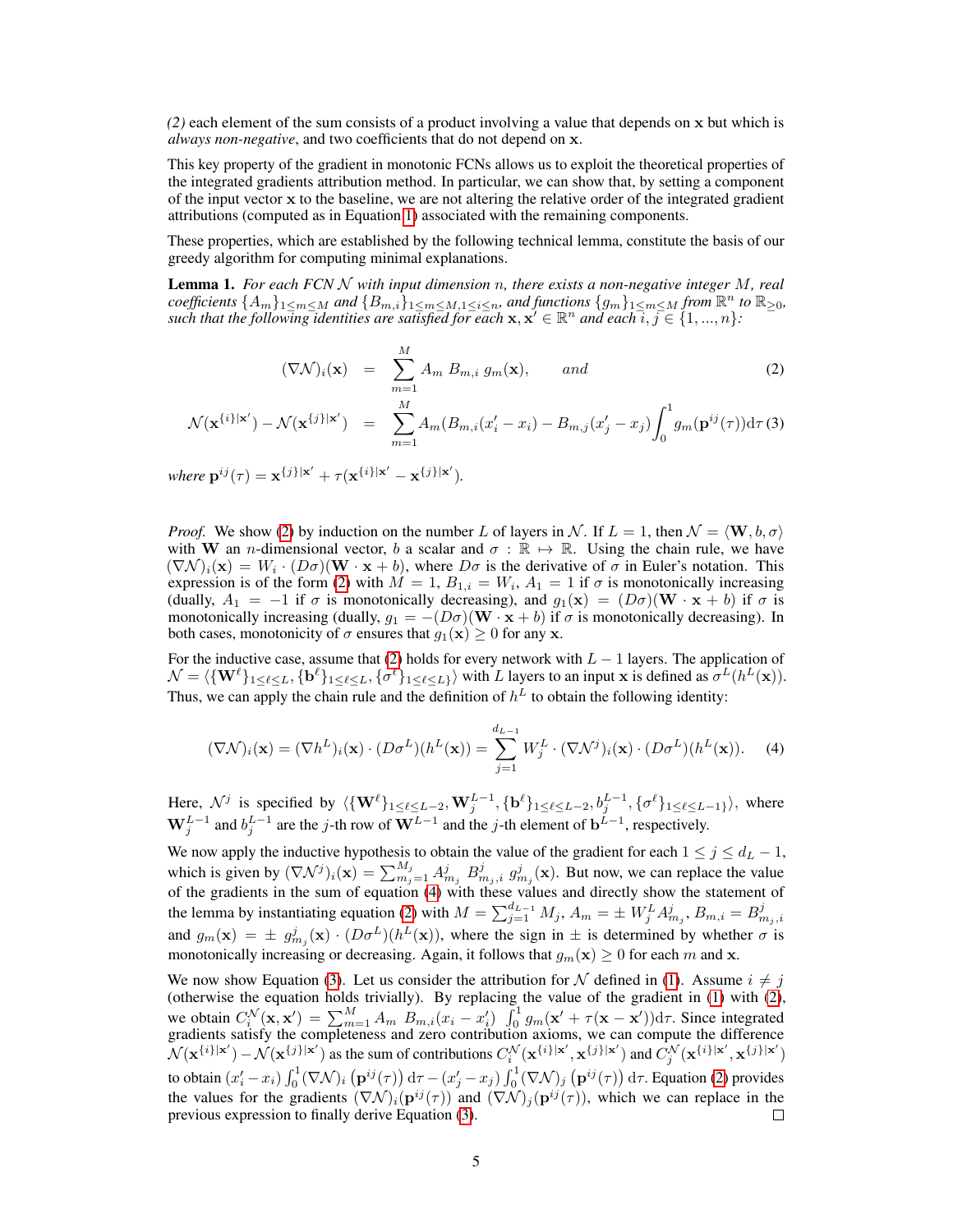#### Algorithm 1

<span id="page-5-0"></span>**Input:** monotonic FCN N, vectors  $x, x' \in \mathbb{R}^n$  and threshold  $t \in \mathbb{R}$  such that  $\mathcal{N}(x) \geq t$ . for  $1 \leq j \leq n$  do  $c_j \leftarrow \mathcal{N}(\mathbf{x}^{\{j\}|\mathbf{x}')}$ end for *I* ← list of indices obtained from sorting  ${c_j}_{1 \leq j \leq n}$  in ascending order with ties broken arbitrarily.  $E \leftarrow \emptyset$ for  $1 \leq j \leq n$  do  $E \leftarrow E \cup I[j]$ if  $\mathcal{N}(\mathbf{x}^{E|\mathbf{x}'}) < t$  then return  $E$ end for

#### 5.2 A Greedy Algorithm for Computing Minimal Explanations

In this section, we propose a greedy algorithm for computing a minimal explanation for a given prediction of a monotonic FCN.

Algorithm [1](#page-5-0) proceeds as detailed next. In each iteration of the first loop, the algorithm sets each individual input feature to the baseline value (while leaving the remaining components unchanged) and applies the input FCN to the resulting vector. The values obtained by each of these applications of the FCN are then sorted in ascending order. In the second loop, the algorithm successively sets the components of x to the baseline in the order established in the previous step until the prediction no longer holds. The algorithm then returns  $E$  consisting of all features that were set to the baseline. Our algorithm is quadratic in the number of input features: both loops require linearly many applications of the FCN, and each application is feasible in linear time in the number of features [\[20\]](#page-10-11). The algorithm's correctness relies on Equation [\(3\)](#page-4-0) in Lemma [1,](#page-4-2) which ensures that, when set to the baseline, each of the features selected by the algorithm in the second loop yields the largest change (amongst all other possible feature choices) in the evaluation of the network, thus bringing the network's output as close as possible to the prediction threshold. As a result, the output explanation E is guaranteed to contain a smallest number of features.

**Theorem 2.** Algorithm [1](#page-5-0) computes a minimal explanation for  $\mathcal{N}(\mathbf{x}) \geq t$  relative to  $\mathbf{x}'$ .

*Proof.* It suffices to show that, for each  $j \in \{1, ..., n\}$ , the choice of  $I[j]$  in the second loop yields the largest change in the evaluation of N. That is, for each  $1 \leq j \leq n$  and  $j \leq k \leq n$  we have  $\mathcal{N}(\mathbf{x}^{E[\mathbf{x}')} - \mathcal{N}(\mathbf{x}^{(E \cup I[j])|\mathbf{x}'}) \geq \mathcal{N}(\mathbf{x}^{E|\mathbf{x}'}) - \mathcal{N}(\mathbf{x}^{(E \cup I[k])|\mathbf{x}'}).$  By construction of list *I*, the inequality  $\mathcal{N}(\mathbf{x}^{I[j]|\mathbf{x}'}) - \mathcal{N}(\mathbf{x}^{I[k]|\mathbf{x}'}) \leq 0$  holds for each  $1 \leq j \leq k \leq n$ . We apply Equation [\(3\)](#page-4-0) in Lemma [1](#page-4-2) together with the fact that  $g_m(\mathbf{x}) \ge 0$  for each m and  $\mathbf{x}$  (and hence  $\int_0^1 g_m(\mathbf{p}^{ij}(\tau))\mathrm{d}\tau \ge 0$ ) to obtain  $\sum_{m=1}^{M} A_m (B_{m,I[j]}(x'_{I[j]}-x_{I[j]})-B_{m,I[k]}(x'_{I[k]}-x_{I[k]})) \leq 0$ . Since  $\{I[j], I[k]\} \subseteq \{1, ..., n\}-E$ , we have  $(\mathbf{x}^{E|\mathbf{x}'}\)_{x,y} = x_{I[j]}$  and  $(\mathbf{x}^{E|\mathbf{x}'}\)_{x,y} = x_{I[k]}$ . By applying Equation [\(3\)](#page-4-0) and the previous  $I[j]$   $\begin{array}{ccc} & -\omega & \\ & \sqrt{I[k]} \end{array}$ inequality, we obtain  $\mathcal{N}\left(\left(\mathbf{x}^{E|\mathbf{x}'}\right)^{I[j]|\mathbf{x}'}\right)$  $\mathcal{N}(\left(\mathbf{x}^{E|\mathbf{x}'}\right)^{I[k]|\mathbf{x}'}$ ). Since  $\mathbf{x}^{(E \cup I[j])|\mathbf{x}'} = (\mathbf{x}^{E|\mathbf{x}'})^{I[j]|\mathbf{x}'}$ , we finally obtain  $\mathcal{N}(\mathbf{x}^{(E \cup I[j])|\mathbf{x}'} ) \leq \mathcal{N}(\mathbf{x}^{(E \cup I[k])|\mathbf{x}'}).$ 

Note that, although the correctness of our algorithm relies on the properties of integrated gradients, the algorithm itself only relies on the ability to apply the input network as a 'black box' and hence does not involve the computation of any attribution values.

## 6 Generalisation to Convolutional and Graph Neural Networks

In this section, we generalise our approach to more advanced neural architectures. Our main result is that, under mild monotonicity assumptions, Algorithm [1](#page-5-0) continues to work verbatim if the input network  $\mathcal N$  is a standard Convolutional (or Graph) Neural Network. In particular, we require that the non-linearities in  $N$  can be equivalently expressed as vector fields that are continuous, differentiable almost everywhere and with a Jacobian that is either at least 0 everywhere or at most 0 everywhere;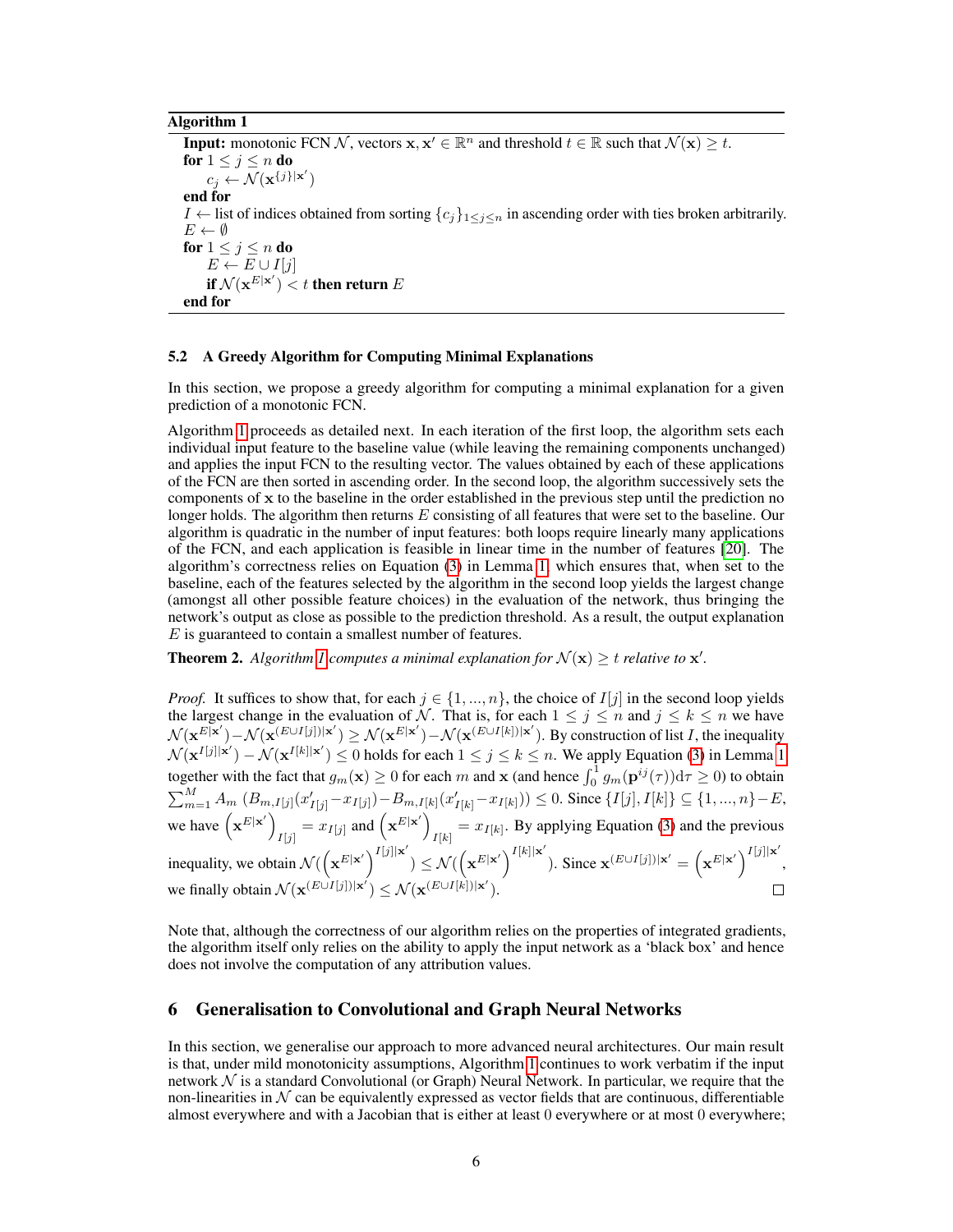the latter is the natural generalisation of the monotonicity requirement to vector fields, and it is satisfied by the standard non-linearities included in practical neural architectures.

To establish this result, we start by introducing as a theoretical tool the notion of a *generalised FCN*, where activation functions are defined as vector fields (and hence are no longer restricted to scalar functions applied component-wise to vectors). As discussed later on, this will give us the flexibility needed to mathematically capture the application of CNNs as well as certain variants of GNNs.

**Definition 3.** A generalised FCN *(GFCN)* with  $L \geq 1$  *layers and input dimension*  $n \in \mathbb{N}$  *is a*  $tuple N = \langle \{ {\bf W}^{\ell} \}_{1 \leq \ell \leq L}, \{ {\bf b}^{\ell} \}_{1 \leq \ell \leq L}, \{ {\sigma}^{\ell} \}_{1 \leq \ell \leq L \}} \rangle$ . For each  $\ell \in \{1, \ldots, L\}$ , integers  $d_{\ell} \in \mathbb{N}$  and  $D_\ell \in \mathbb{N}$  represent the width and the pre-activation width of layer  $\ell$ , respectively; we require  $d_L = 1$ and define  $d_0 = n$ ; matrix  $\mathbf{W}^\ell \in \mathbb{R}^{D_\ell \times d_{\ell-1}}$  is a real-valued weight matrix; vector  $\mathbf{b}^\ell \in \mathbb{R}^{D_\ell}$  is the bias vector; and the activation function  $\sigma^\ell: \mathbb{R}^{D_\ell} \mapsto \mathbb{R}^{d_\ell}$  is a polytime-computable vector field.

The application of a GFCN  $\mathcal{N}$  to a vector  $\mathbf{x} \in \mathbb{R}^n$  is defined as given in the preliminaries for FCNs.

The monotonicity requirement for FCNs can be seamlessly lifted to GFCNs, by establishing the natural requirements on the Jacobian of the each activation function in the network. In particular, we require the values of the Jacobian to be either non-negative everywhere or at most 0 everywhere.

<span id="page-6-0"></span>**Definition 4.** A GFCN  $\mathcal{N} = \langle \{ \mathbf{W}^{\ell} \}_{1 \leq \ell \leq L}, \{ \mathbf{b}^{\ell} \}_{1 \leq \ell \leq L}, \{ \sigma^{\ell} \}_{1 \leq \ell \leq L \} \rangle$  *is monotonic if, for each*  $l$ ayer  $1 \leq \ell \leq L$ , the Jacobian  $J^{\ell}$  of  $\sigma^{\ell} : \mathbb{R}^{\overline{D}_{\ell}} \mapsto \mathbb{R}^{d_{\ell}}$  satisfies one of the following properties:

- $(\mathbf{J}^{\ell}(\mathbf{y}))_{ij} \ge 0$  for each  $1 \le i \le d_{\ell}$ , each  $1 \le j \le D_{\ell}$ , and each vector  $\mathbf{y} \in \mathbb{R}^{D_{\ell}}$ , OR
- $(\mathbf{J}^{\ell}(\mathbf{y}))_{ij} \leq 0$  for each  $1 \leq i \leq d_{\ell}$ , each  $1 \leq j \leq D_{\ell}$ , and each vector  $\mathbf{y} \in \mathbb{R}^{D_{\ell}}$ .

We next show that Algorithm [1](#page-5-0) remains correct if the input network is a monotonic GCFN. This is so because the generalised monotonicity requirement in Definition [4](#page-6-0) ensures that Equation [\(2\)](#page-4-0) in Lemma [1](#page-4-2) remains true if  $N$  is a monotonic GFCN.

<span id="page-6-1"></span>**Theorem 3.** Algorithm [1](#page-5-0) computes a minimal explanation for  $\mathcal{N}(\mathbf{x}) \geq t$  relative to  $\mathbf{x}'$  when applied *to a monotonic*  $GFCN N$ , vectors  $x, x' \in \mathbb{R}^n$  and threshold  $t \in \mathbb{R}$  such that  $\mathcal{N}(x) \geq t$ .

*Proof.* It suffices to show that the statement in Lemma [1](#page-4-2) also holds if  $N$  is a GFCN and, in particular, that Equation  $(2)$  remains true. To this end, we set up a similar induction on the number L of layers in  $\mathcal N$  as we did in the proof of Lemma [1.](#page-4-2) If  $\mathcal N$  has a single layer  $(L = 1)$ , then  $\mathcal N = \langle \mathbf W, b, \sigma \rangle$ , with W an  $(D_1 \times n)$ -matrix, b an  $D_1$ -dimensional vector and  $\sigma$  a scalar field  $\sigma : \mathbb{R}^{D_1} \mapsto \mathbb{R}$ . By the chain rule, each component of the gradient of  $\mathcal N$  is given by  $(\nabla \mathcal N)_i({\bf x}) = \sum_{j=1}^{D_1} W_{i,j}^1 \left({\bf J}^1\left({\bf W}^1 \cdot {\bf x} + b^1\right)\right)_{1,j}$ where  $J^1$  is the Jacobian of  $\sigma^1$  which, in this case, is a row vector. This expression is of the form [\(2\)](#page-4-0) with  $M = D_1$ ,  $A_m = \pm 1$ ,  $B_{m,i} = W_{i,j}^1$  and  $g_m(\mathbf{x}) = \pm \left( \mathbf{J}^L \left( \sigma^L \left( \mathbf{W}^1 \cdot \mathbf{x} + b^1 \right) \right) \right)_{1,j}$  where the sign  $\pm$  is chosen depending on the type of monotonicity of the Jacobian (c.f. Definition [4\)](#page-6-0). Observe that  $g_m(\mathbf{x}) \geq 0$  by the monotonicity assumption from Definition [4.](#page-6-0)

For the inductive case, assume that [\(2\)](#page-4-0) holds for every GFCN with  $L - 1$  layers. The application of N with L layers to x is given by  $N(\mathbf{x}) = \sigma^L(\mathbf{h}^L(\mathbf{x}))$ ; thus, by the chain rule, each component of the gradient  $(\nabla \mathcal{N})_i$  is now given as the sum  $\sum_{j=1}^{D_L} \sum_{k=1}^{d_{L-1}} W_{k,j}^L (\nabla \mathcal{N}^k)_i(\mathbf{x}) \left(\mathbf{J}^L(\mathbf{h}^L(\mathbf{x}))\right)_{1,j}$ Here,  $\mathcal{N}^k = \{\mathbf{W}^{\ell}\}_{1 \leq \ell \leq L-1}, \{\mathbf{b}^{\ell}\}_{1 \leq \ell \leq L-1}, \{\sigma^{\ell}\}_{1 \leq \ell \leq L-2\}}, \sigma_k^{L-1} \rangle$ , where  $\sigma_k^{L-1} : \mathbb{R}^{D_{L-1}} \mapsto \mathbb{R}$  is the k-th component of the vector field  $\sigma^{L-1} : \mathbb{R}^{D_{L-1}} \mapsto \mathbb{R}^{d_{L-1}}$ .

Following the proof of Lemma [1,](#page-4-2) the application of the inductive hypothesis to GFCN  $\mathcal{N}^k$  yields  $(\nabla \mathcal{N}^k)_i(\mathbf{x}) = \sum_{m_k=1}^{M_k} A_{m_k}^k B_{m_k,i}^k g_{m_k}^k(\mathbf{x})$ . As a result,  $(\nabla \mathcal{N})_i$  can be put into form [\(2\)](#page-4-0) by taking  $M = \sum_{j=1}^{D_L} \sum_{k=1}^{d_{L-1}} M_k$ ,  $A_m = \pm A_{m_k}^k W_k^L$ ,  $B_{m,i} = B_{m_k,i}^k$ , and  $g_m(\mathbf{x}) = \pm g_{m_k}^k(\mathbf{x})$ .  $(J^L(h^L(\mathbf{x})))_{1,j}$ . The latter is again non-negative by assumption on the Jacobian.

We finally argue that GFCNs are powerful enough to capture CNNs (and certain variants of GNNs) in a way that ensures correctness of Algorithm [1](#page-5-0) when applied directly to such neural architectures, provided that their non-linearities satisfy our monotonicity requirements.

Consider a CNN  $\mathcal C$  and a fixed dimension of input images. We argue that there is a GFCN  $\mathcal N$  simulating the application of  $C$  to any image with the given dimensions. Thus, correctness of Algorithm [1](#page-5-0) applied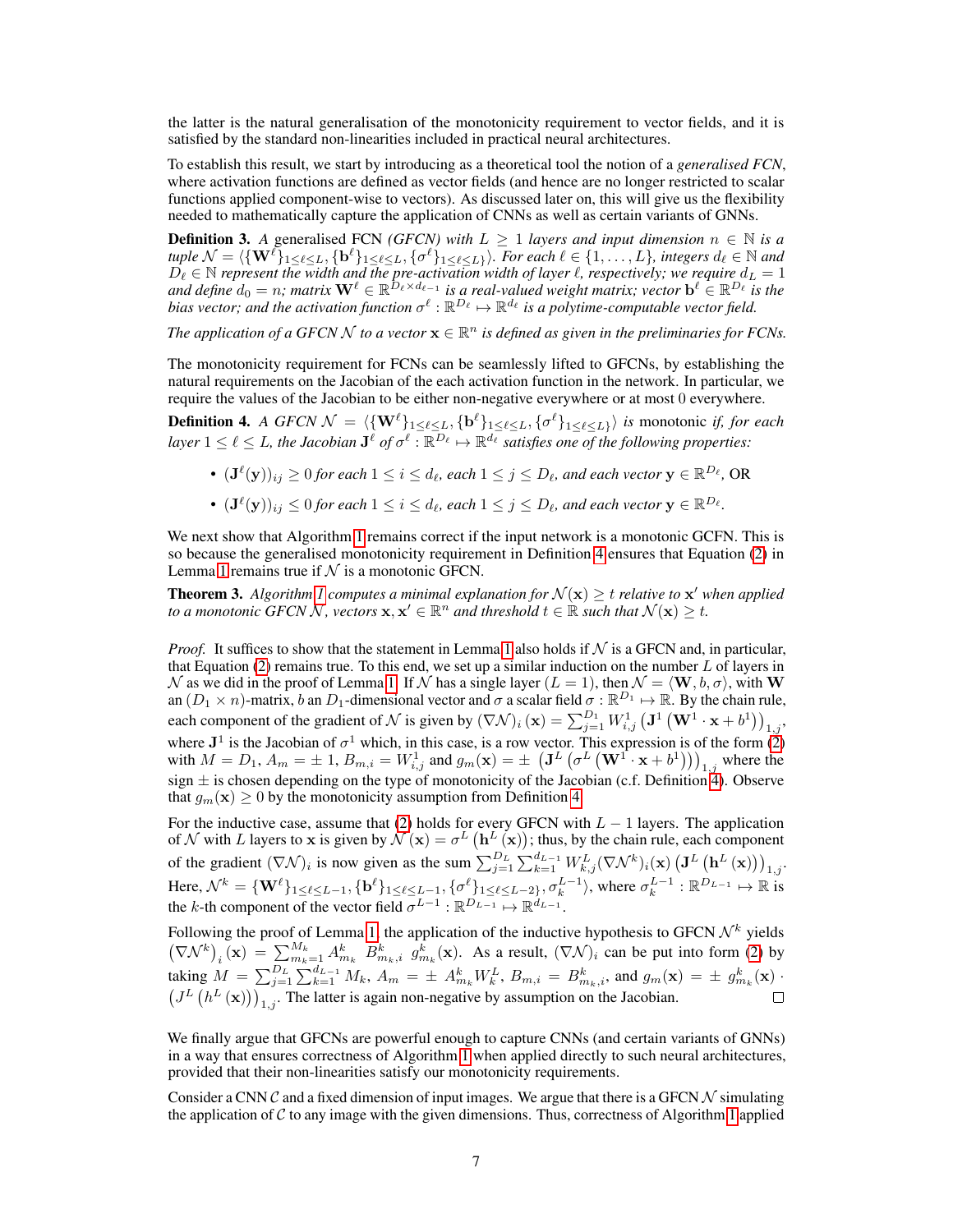to C is implied by the correctness of the algorithm applied to  $\mathcal N$  stated in Theorem [3.](#page-6-1) To see this, first note that the application of convolutional filters within a layer can be simulated by matrix multiplication [\[20\]](#page-10-11). In turn, pooling operations can be seen as non-linearities returning a vector of smaller dimension, hence the definition of  $\sigma^{\ell}$  as a vector field. Batch normalisation in inference mode can be seen as a linear transformation. Finally, pooling operations composed with standard non-linear activation functions can be simulated by first applying pooling, then multiplying by the identity matrix, and finally applying the standard activation function.

Similarly, GFCNs can also capture basic graph neural networks for which the feature update function is defined as  $h_u^{\ell} = \sigma\left(\sum_{v \in \mathcal{N}(u) \cup \{u\}} \mathbf{W}^{\ell} h_v^{\ell-1}\right)$ , where  $h_u^{\ell}$  denotes the vector of features of node  $u$ at layer  $\ell$ , and  $\mathcal{N}(u)$  denotes the neighbours of node u in the input graph. We argue that, given such GNN G and a fixed topology of input graphs (i.e., a fixed set of nodes, edges, and fixed dimensions of the feature vector associated to each node), there exists a GFCN  $\mathcal N$  simulating the application of  $G$  to any graph with the given topology. To see this, note that one can flatten the input so that each component of the input space corresponds to a feature of a particular node. The aggregation over neighbourhoods can be captured by matrix multiplication where the matrix has zeros where the corresponding nodes are not in the same neighbourhood, and the matrix has the corresponding weight values where the nodes are in the same neighbourhood. The non-linear activation function is then applied component-wise to each node feature, so it can be reproduced by applying the activation function component-wise to each component of the transformed input. This correspondence also generalises to Graph Convolutional Networks (GCNs) [\[26\]](#page-10-13). We note, however, that GFCNs cannot adequately capture arbitrary message-passing GNNs since there exists aggregatation functions which cannot be simulated by matrix multiplication followed by the application of a non-linear map.

As a result, we can conclude that our greedy algorithm can be directly applied to CNNs and GNNs commonly used in practice by simply using the networks as a 'black box' (and hence without the need of explicitly constructing the corresponding GFCN). In particular, the non-linearities used in practice (max-pooling, average-pooling, ReLu, sigmoid, tanh, softmax, log-softmax) satisfy our requirements.

# 7 Evaluation

We have implemented Algorithm [1](#page-5-0) and applied it to object recognition tasks on the MNIST [\[32\]](#page-10-18) and CIFAR10 [\[29\]](#page-10-19) datasets. Image analysis tasks are a natural choice in our setting since explanations can be assessed by inspection of the relevant images. Our approach, however, is applicable to arbitrary classification and regression tasks provided that the neural architecture satisfies our requirements.

Experiments. Using PyTorch [\[36\]](#page-10-20), we have trained an FCN with ReLu and log-softmax activation functions on MNIST using the default split to an accuracy of 97% on the test set. We then used transfer learning to train a VGG16 [\[43\]](#page-10-21) deep convolutional network with ReLu activation functions and max-pooling on CIFAR10 using the default split to an accuracy of 92% on the test set.

We then applied Algorithm [1](#page-5-0) to each of these trained networks and each of the examples in the test set of the relevant benchmark using the standard baseline in attribution-based methods for image analysis [\[45\]](#page-11-1). For comparison, we used the Captum implementation [\[28\]](#page-10-22) to compute attributions based on integrated gradients for each network and relevant test image using the same standard baseline.

All experiments were conducted on GPU on Google Colab.

Results and Discussion. Minimal explanations computed by Algorithm [1](#page-5-0) using our trained FCN on the MNIST test contained on average 29 out of 784 pixels (3.6% of the image) and took 2.4 seconds per prediction on average to compute. In turn, minimal explanations using VGG16 on CIFAR10 contained 119 out of 3072 features on average (3.9%) and took 65s on average to compute.

Figures [1](#page-8-0) and [2](#page-8-1) depict a selection of results on MNIST and CIFAR10 test examples, respectively. For each example, we provide three images: the image on the left is the original test image, the middle one represents the modified image where the pixels in the computed minimal explanation have been removed, and the image on the right depicts a heat map based on the attributions computed using integrated gradients. In the case of CIFAR10, our algorithm can modify the color of a pixel by setting only one or some of the RGB components to the baseline.

We can classify the examples in Figure [1](#page-8-0) into 2 groups. In the first group, the explanation intuitively captures the essence of the prediction and the resemblance between the middle image and the modified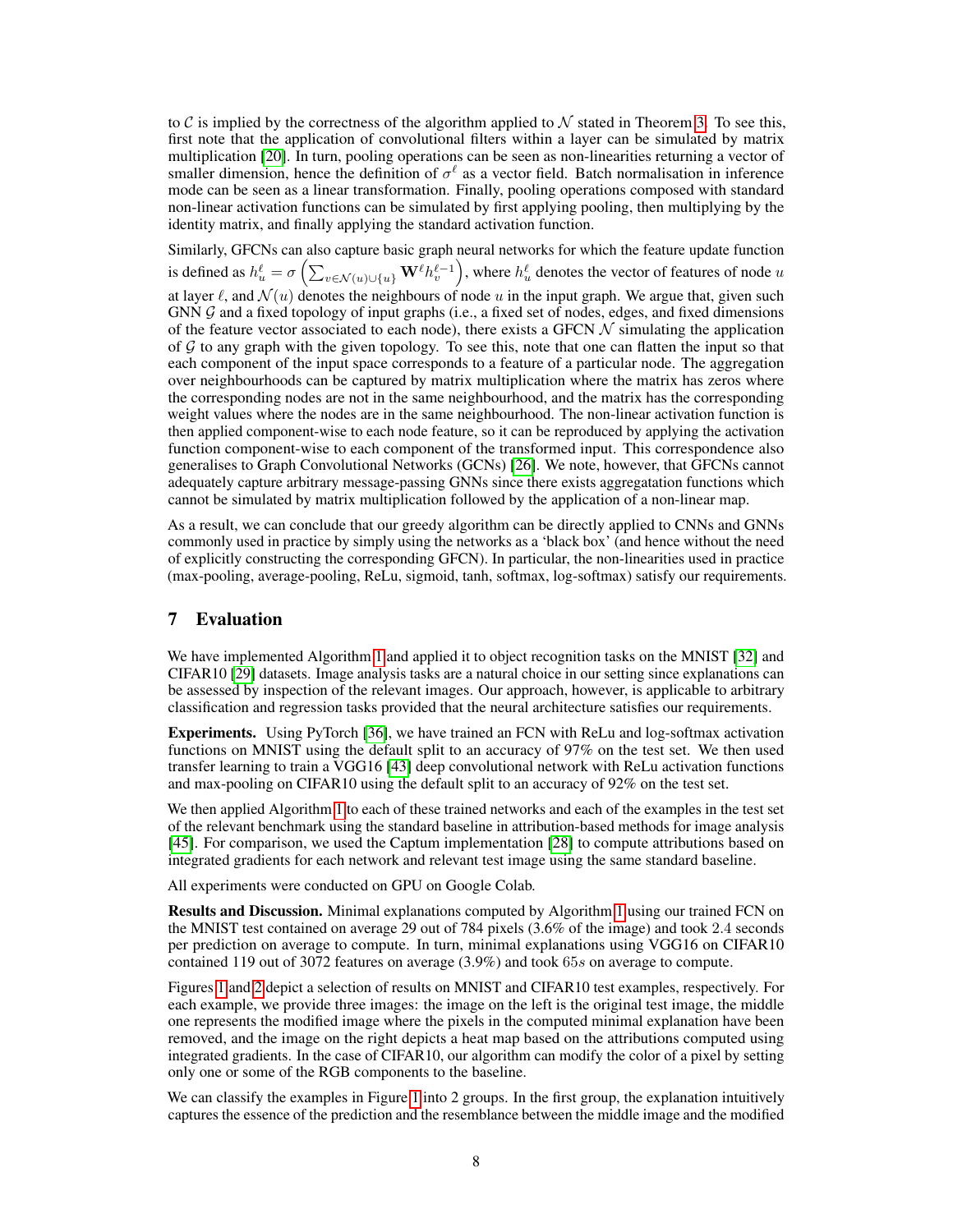

Figure 1: Sample results on MNIST

<span id="page-8-0"></span>

Figure 2: Sample results on CIFAR10.

<span id="page-8-1"></span>prediction is apparent. For instance, the modified "3" on the top right example is classified as "5", the modified "6" on the left example of the second row is classified as "5" and the modified "8" on the top left example is classified as "3". In contrast, in the second group, the explanation suggests the vulnerability of the model against adversarial attacks, and the brittleness of its predictions. On the right example in the second row, the modified "6" is classified as "9", and on the left and right examples in the third row, the modified "7"s are classified as "2"s. Interestingly, the heatmap based on integrated gradient attributions does not suggest this important distinction.

The examples in Figure [2](#page-8-1) all highlight the brittleness of the predictions. The modified car on the top left is classified as a bird and the one on the top right is classified as a frog. The modified horse on the second row classified as a truck and the modified plane as a ship. Finally, on the third row, the modified ship on the left is classified as a car and the one on the right as a plane. Again, the integrated gradient attributions do not reveal the brittleness of predictions.

# 8 Conclusion and Future Work

We have proposed a novel approach for explaining neural predictions which effectively combines ideas from attribution and perturbation-based methods. Our minimal explanations can be efficiently computed for a wide range of neural architectures, and our experiments on image analysis tasks confirm that they provide interesting insights on the reliability of the predictions. In line with existing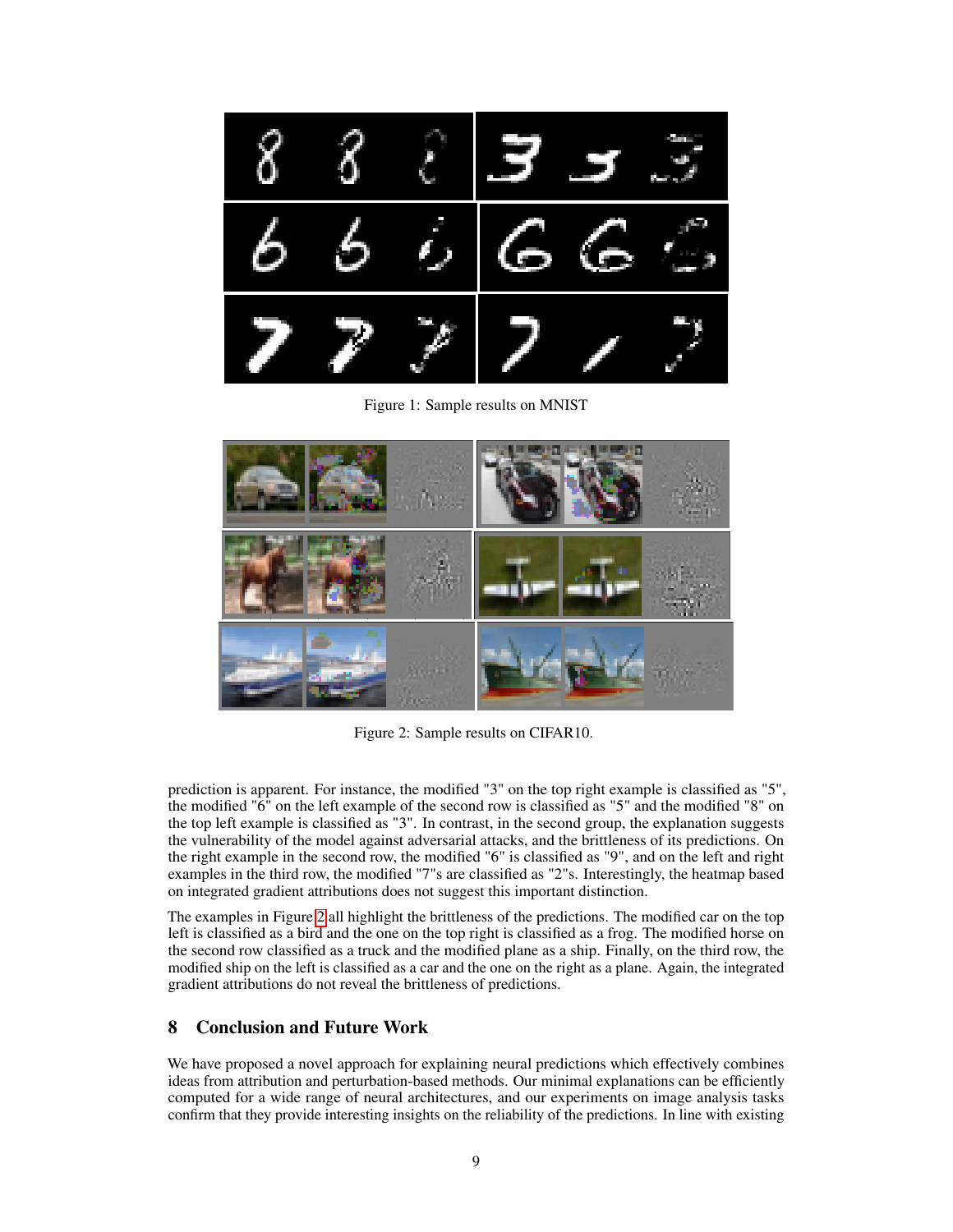work [\[3,](#page-9-16) [14,](#page-9-17) [24\]](#page-10-23), our approach could also be incorporated in the training process to improve network's robustness; this is so because, for instance, explanations can be used to generate additional training examples.

One limitation of our approach is scalability since our algorithm is quadratic in the number of features; we expect, however, that parallelising predictions can help in that regard. An additional limitation is that explanations will often correspond to adversarial examples if the neural network is not robust enough (especially for multi-class classification where they tend to introduce essential features of a different class). Hence, an interesting direction for future work is to extend our approach to Bayesian neural networks [\[17\]](#page-9-18), which account for uncertainty when fed out-of-distribution examples.

## References

- <span id="page-9-1"></span>[1] A. Adadi and M. Berrada. "Peeking Inside the Black-Box: A Survey on Explainable Artificial Intelligence (XAI)". In: *IEEE Access* 6 (2018), pp. 52138–52160. DOI: [10.1109/ACCESS.](https://doi.org/10.1109/ACCESS.2018.2870052) [2018.2870052](https://doi.org/10.1109/ACCESS.2018.2870052).
- <span id="page-9-11"></span>[2] J. Adebayo et al. "Sanity Checks for Saliency Maps". In: *Advances in Neural Information Processing Systems*. Vol. 31. 2018. URL: [https://proceedings.neurips.cc/paper/](https://proceedings.neurips.cc/paper/2018/file/294a8ed24b1ad22ec2e7efea049b8737-Paper.pdf) [2018/file/294a8ed24b1ad22ec2e7efea049b8737-Paper.pdf](https://proceedings.neurips.cc/paper/2018/file/294a8ed24b1ad22ec2e7efea049b8737-Paper.pdf).
- <span id="page-9-16"></span>[3] D. Alvarez Melis and T. Jaakkola. "Towards Robust Interpretability with Self-Explaining Neural Networks". In: *Advances in Neural Information Processing Systems*. Vol. 31. 2018.
- <span id="page-9-9"></span>[4] M. Ancona, C. Oztireli, and M. Gross. "Explaining Deep Neural Networks with a Polynomial Time Algorithm for Shapley Values Approximation". In: *Proceedings of the 36th International Conference on Machine Learning*. Vol. 72. 2019.
- <span id="page-9-4"></span>[5] M. Ancona et al. "Towards better understanding of gradient-based attribution methods for Deep Neural Networks". In: *International Conference on Learning Representations*. 2018. URL: <https://openreview.net/forum?id=Sy21R9JAW>.
- <span id="page-9-14"></span>[6] R. J. Aumann and L.S. Shapley. *Values of Non-Atomic Games*. Princeton University Press, 1974.
- <span id="page-9-10"></span>[7] S. Bach et al. "On Pixel-Wise Explanations for Non-Linear Classifier Decisions by Layer-Wise Relevance Propagation". In: *PLoS ONE* 10 (7 2015).
- <span id="page-9-5"></span>[8] M. Bajaj et al. "Robust Counterfactual Explanations on Graph Neural Networks". In: *Advances in Neural Information Processing Systems*. Vol. 34. 2021.
- <span id="page-9-13"></span>[9] C.-H. Chang et al. "Interpreting Neural Network Classifications with Variational Dropout Saliency Maps". In: *Advances in Neural Information Processing Systems*. Vol. 30. 2017.
- <span id="page-9-2"></span>[10] D. J. T. Cucala et al. "Explainable GNN-Based Models over Knowledge Graphs". In: *International Conference on Learning Representations*. 2022. URL: [https://openreview.net/](https://openreview.net/forum?id=CrCvGNHAIrz) [forum?id=CrCvGNHAIrz](https://openreview.net/forum?id=CrCvGNHAIrz).
- <span id="page-9-12"></span>[11] P. Dabkowski and Y. Gal. "Real Time Image Saliency for Black Box Classifiers". In: *Advances in Neural Information Processing Systems*. Vol. 30. 2017.
- <span id="page-9-3"></span>[12] A. Dhurandhar et al. "Explanations based on the missing: Towards contrastive ex- planations with pertinent negatives". In: *Advances in Neural Information Processing Systems* 32 (2018).
- <span id="page-9-7"></span>[13] A.-K. Dombrowski et al. "Explanations can be manipulated and geometry is to blame". In: *Advances in Neural Information Processing Systems* 33 (2019).
- <span id="page-9-17"></span>[14] G. Erion et al. In: *Nature Machine Intelligence* 3 (2021), 620–631.
- <span id="page-9-8"></span>[15] R. C. Fong and A. Vedaldi. "Interpretable Explanations of Black Boxes by Meaningful Perturbation". In: *Proceedings of the IEEE International Conference on Computer Vision*. 2017.
- <span id="page-9-15"></span>[16] E. Friedman. "Paths and consistency in additive cost sharing". In: *Internation Journal of Game Theory* 32 (2004), pp. 501–518.
- <span id="page-9-18"></span>[17] Y. Gal. "Uncertainty in Deep Learning". PhD thesis. University of Cambridge, 2016.
- <span id="page-9-6"></span>[18] A. Ghorbani, A. Abid, and J. Zou. "Interpretation of Neural Networks Is Fragile". In: *Thirty-Third AAAI Conference on Artificial Intelligence* (2019).
- <span id="page-9-0"></span>[19] L. H. Gilpin et al. "Explaining Explanations: An Overview of Interpretability of Machine Learning". In: *2018 IEEE 5th International Conference on Data Science and Advanced Analytics*. 2018.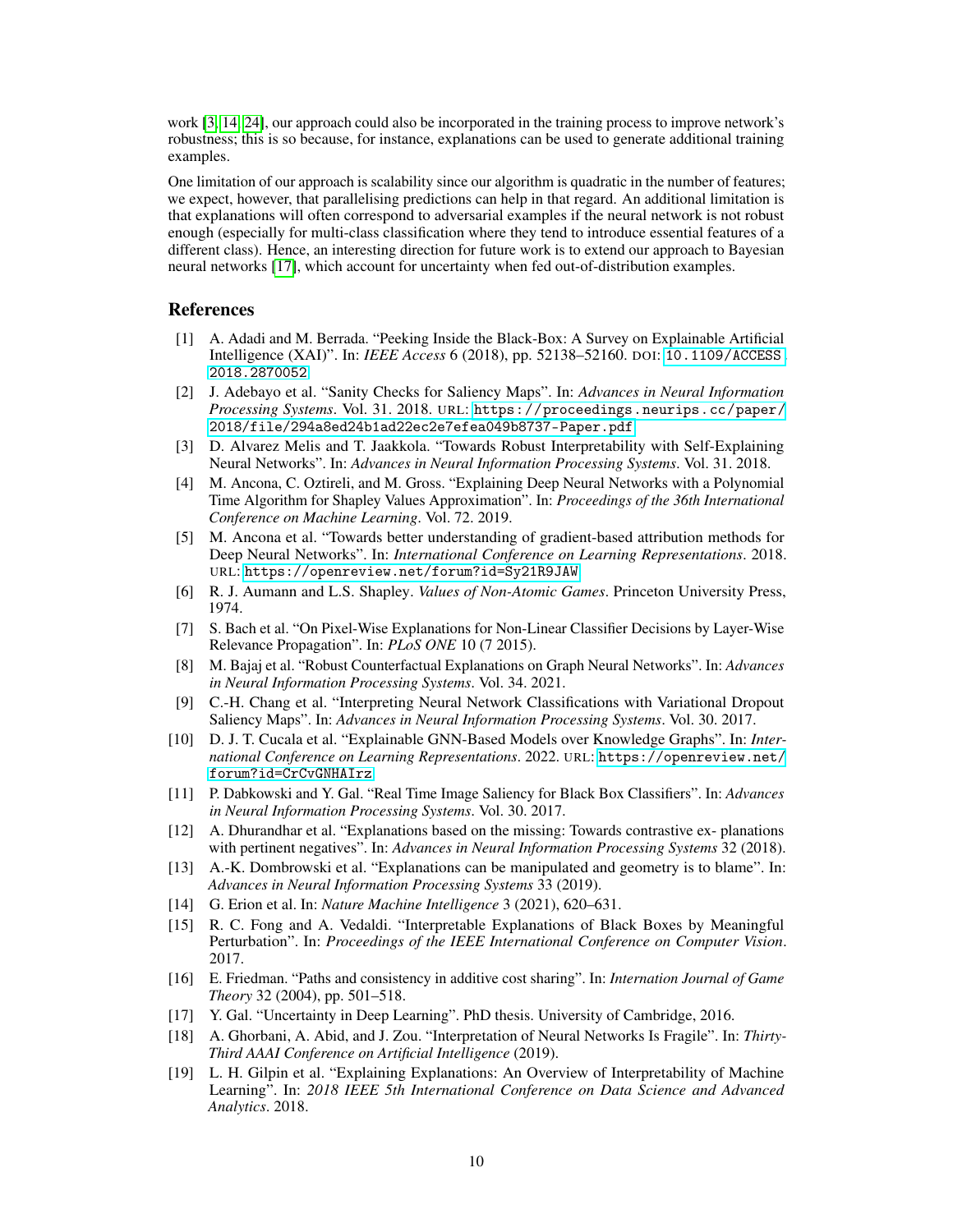- <span id="page-10-11"></span>[20] I. Goodfellow, Y. Bengio, and A. Courville. *Deep Learning*. [http : / / www .](http://www.deeplearningbook.org) [deeplearningbook.org](http://www.deeplearningbook.org). MIT Press, 2016.
- <span id="page-10-12"></span>[21] M. Gori, G. Monfardini, and F. Scarselli. "A new model for learning in graph domains". In: *Proceedings of 2005 IEEE International Joint Conference on Neural Networks*. Vol. 2. 2005. DOI: [10.1109/IJCNN.2005.1555942](https://doi.org/10.1109/IJCNN.2005.1555942).
- <span id="page-10-9"></span>[22] Y. Goyal et al. "Counterfactual Visual Explanations". In: *Proceedings of the 36th International Conference on Machine Learning*. Vol. 97. 2019, pp. 2376–2384.
- <span id="page-10-1"></span>[23] A. Hannun et al. "Deep speech: Scaling up end-to-end speech recognition." In: *arXiv preprint arXiv:1412.5567* (2014).
- <span id="page-10-23"></span>[24] A. A. Ismail, H. Corrada Bravo, and S. Feizi. "Improving Deep Learning Interpretability by Saliency Guided Training". In: *Advances in Neural Information Processing Systems*. Vol. 34. 2021.
- <span id="page-10-5"></span>[25] E. Kazim and A. S. Koshiyama. "A high-level overview of AI ethics". In: *Patterns* 2 (9 2021). DOI: [10.1016/j.patter.2021.100314](https://doi.org/10.1016/j.patter.2021.100314).
- <span id="page-10-13"></span>[26] T. N. Kipf and M. Welling. "Semi-Supervised Classification with Graph Convolutional Networks". In: *International Conference on Learning Representations* (2017).
- <span id="page-10-7"></span>[27] P. W. Koh and P. Liang. "Understanding black-box predictions via influence functions". In: *Proceedings of the 34th International Conference on Machine Learning*. Vol. 70. 2017.
- <span id="page-10-22"></span>[28] N. Kokhlikyan et al. "Captum: A unified and generic model interpretability library for PyTorch". In: *arXiv preprint :arXiv:2009.07896* (2020).
- <span id="page-10-19"></span>[29] A. Krizhevsky. *Learning multiple layers of features from tiny images*. Tech. rep. 2009.
- <span id="page-10-0"></span>[30] A. Krizhevsky, I. Sutskever, and G. E. Hinton. "Imagenet classification with deepconvolutional neural networks." In: *Advances in Neural Information Processing Systems* 25 (2012).
- <span id="page-10-2"></span>[31] Y. LeCun, Y. Bengio, and G. Hinton. "Deep learning". In: *Nature* 521.7553 (2015), pp. 436– 444.
- <span id="page-10-18"></span>[32] Y. LeCun and C. Cortes. "MNIST handwritten digit database". In: (2010). URL: [http://](http://yann.lecun.com/exdb/mnist/) [yann.lecun.com/exdb/mnist/](http://yann.lecun.com/exdb/mnist/).
- <span id="page-10-8"></span>[33] O. Li et al. "Deep learning for case-based reasoning through prototypes: A neural network that explains its predictions". In: *Thirty-Second AAAI Conference on Artificial Intelligence* (2018).
- <span id="page-10-10"></span>[34] A. Lucic et al. "CF-GNNExplainer: Counterfactual Explanations for Graph Neural Networks". In: *Proceedings of The 25th International Conference on Artificial Intelligence and Statistics*. Vol. 151. 2022, pp. 4499–4511.
- <span id="page-10-16"></span>[35] G. Montavon et al. "Explaining nonlinear classification decisions with deep Taylor decomposition". In: *Pattern Recognition* 65 (2017), pp. 211–222. DOI: [https://doi.org/10.1016/j.](https://doi.org/https://doi.org/10.1016/j.patcog.2016.11.008) [patcog.2016.11.008](https://doi.org/https://doi.org/10.1016/j.patcog.2016.11.008).
- <span id="page-10-20"></span>[36] A. Paszke et al. "PyTorch: An Imperative Style, High-Performance Deep Learning Library". In: *Advances in Neural Information Processing Systems 32*. 2019, pp. 8024–8035.
- <span id="page-10-6"></span>[37] W. Samek et al. "Explaining Deep Neural Networks and Beyond: A Review of Methods and Applications". In: *Proceedings of the IEEE* 109 (3), p. 247. DOI: [10.1109/JPROC.2021.](https://doi.org/10.1109/JPROC.2021.3060483) [3060483](https://doi.org/10.1109/JPROC.2021.3060483).
- <span id="page-10-3"></span>[38] J. Schmidhuber. "Deep learning in neural networks: An overview". In: *Neural networks* 61 (2015), pp. 85–117.
- <span id="page-10-14"></span>[39] L. Shapley. *Contributions to the Theory of Games II*. Princeton University Press, 1953. Chap. A Value for n-Person Games. DOI: [10.1515/9781400881970-018](https://doi.org/10.1515/9781400881970-018).
- <span id="page-10-15"></span>[40] A. Shrikumar, P. Greenside, and P. Kundaje. "Learning Important Features Through Propagating Activation Differences". In: *Proceedings of the 34th International Conference on Machine Learning*. Vol. 70. PMLR, 2017, pp. 3145–3153.
- <span id="page-10-4"></span>[41] D. Silver et al. "Mastering the game of Go with deep neural networks and tree search." In: *Nature* 529 (2016).
- <span id="page-10-17"></span>[42] K. Simonyan, A. Vedaldi, and A. Zisserman. "Deep Inside Convolutional Networks: Visualising Image Classification Models and Saliency Maps". In: *International Conference on Learning Representations*. 2014.
- <span id="page-10-21"></span>[43] K. Simonyan and A. Zisserman. "Very deep convolutional networks for large-scale image recognition". In: *arXiv preprint arXiv:1409.1556* (2014).